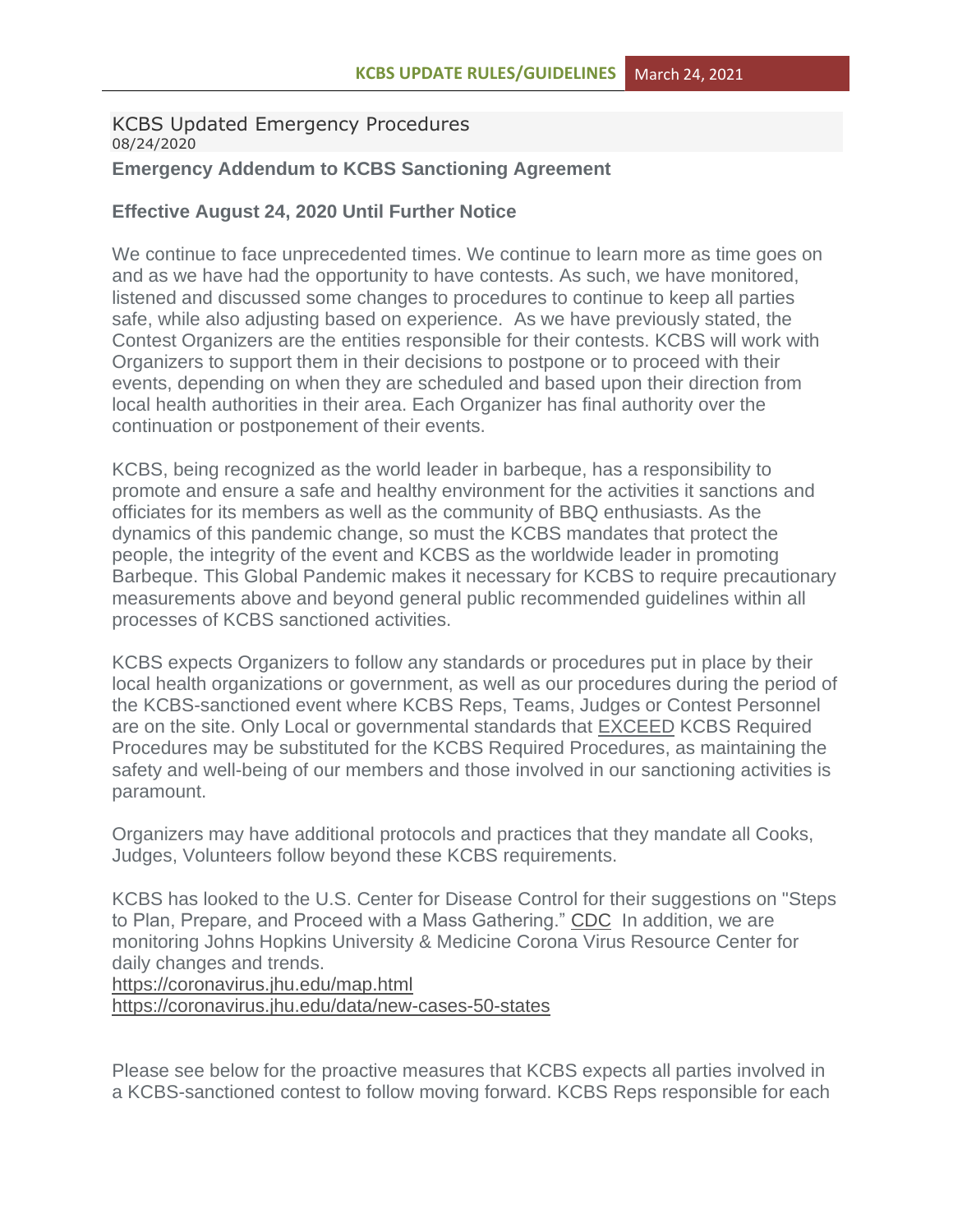event will work with Organizers to ensure all processes and safety procedures are being followed.

**\*\* Flagrant violations of these Mandates will be cause for disciplinary action of KCBS members and the potential loss of future sanctioning for Organizers or their organizations\*\***

### **Meat Inspection:**

- During Meat Inspection, Team's prep area must appear sanitary.
- Teams must show possession of Masks, Disposable Gloves, Sanitary Wipes or Spray, and Hand Sanitizer.
- Inspector will inspect for compliance and if a team fails to meet requirements, Organizer shall refuse participation with no refund.
- Meat inspection should be done outside of the cook's trailer rather than having the Inspector come into the cook's trailer.

### **Team Interaction:**

- KCBS contest Cooks Meetings are now MANDATORY, until further guidance has been provided. This is when additional local guidance and last-minute instructions will be communicated, and it is imperative that all teams receive this communication. If a team is absent from the contest site at the time of the scheduled meeting, it is the Head Cook's responsibility to make prior contact with the Contest Representative and seek them out for a full briefing of the missed information communicated at the Cooks Meeting.
- Organizers are asked to make as much separation as possible between team spaces.
- Teams MUST keep ample personal space while on the contest site.
- Communal toasts are allowed, provided that each participant provides their own beverage and drinking vessel.
- Refrain from hand-shaking or high fives. Share welcomes and congratulations via non-physical means.

#### **Turn-In Process:**

- Teams are Required to wear Masks and Gloves when approaching the Turn-In Table to meet with Officials or to turn in entries
- It is recommended to create as much distance as possible between Cooks and Volunteers accepting the turn-ins.
- Anti-bacterial wipes supplied by the Organizer will be at the turn-in table and the team must wipe the external surface of the box at the table. This will not degrade the Styrofoam box. Use special care not to wipe directly over the Box Number. It will be covered with a label
- Teams Must Plan to allow for extra time to make the KCBS window and wipe their box.
- The turn in boxes should arrive to the Number Changer already sanitized.
- The KCBS Rep or volunteer that changes box numbers at the turn in table may be exempt from wearing gloves if it inhibits the application of the stickers, so long as they disinfect hands prior to changing numbers.
- Hand sanitizer must be available to the Number Changer and used between each category.
- The turn in boxes shall not be handled by the Number Changer. Boxes shall only be handled by gloved volunteers.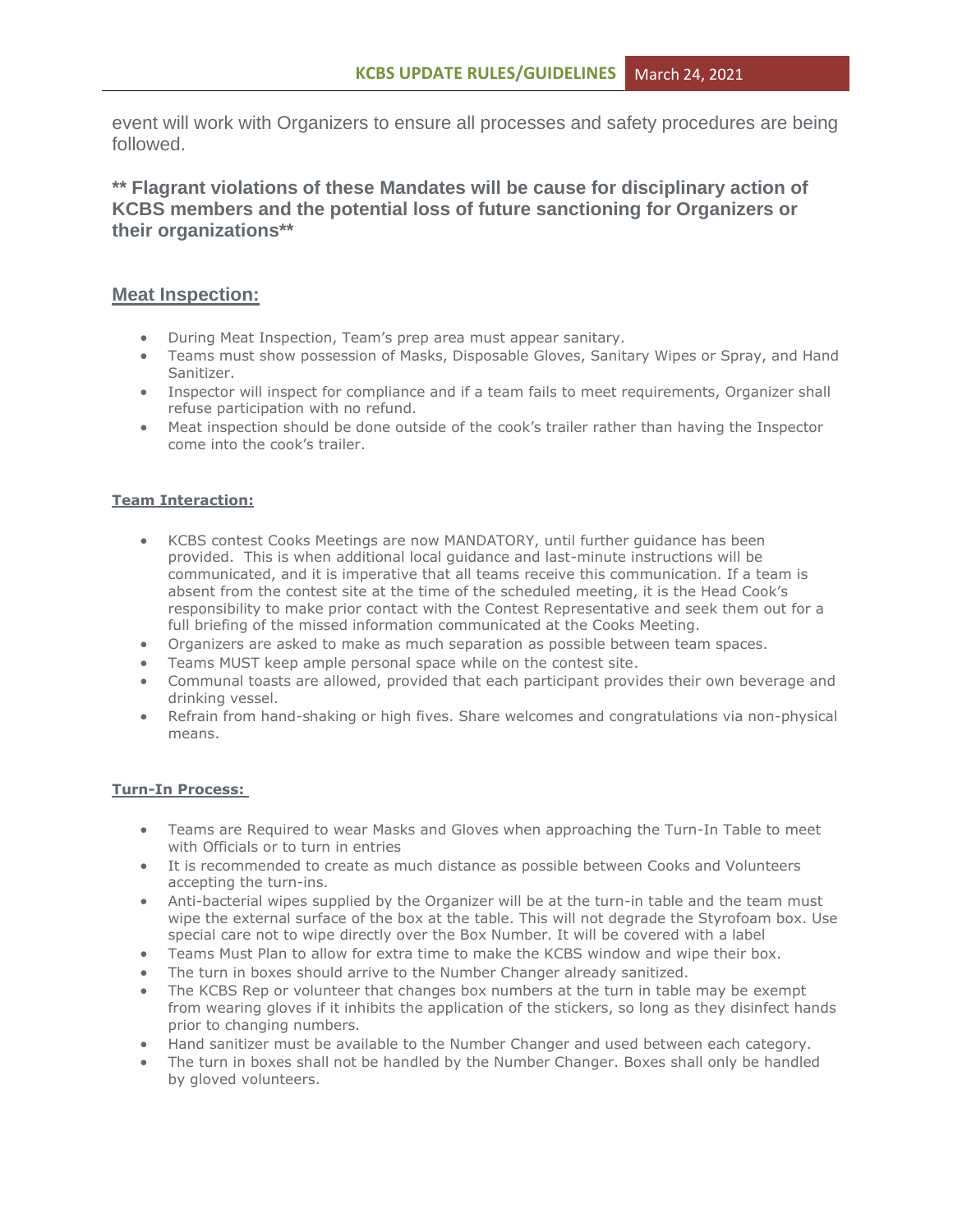#### **Judging Procedures:**

- All judging surfaces sanitized before judging and between each category (Rep Verified and accepted).
- Anyone walking into the judging tent must immediately use hand sanitizer prior to putting on gloves; (exception of those bringing in the trays for turn-in, but they must wear gloves.)
- All judging participants shall use disposable gloves while handling turn in boxes and while receiving their samples from the turn in box. (Single-use gloves can help keep food safe by creating a barrier between hands and food.) Single use gloves that are FDA or Medical use approved (examples are such as polyvinyl chloride (PVC), nitrile, or polyurethane) shall be used and shall be supplied by the organizer. Judges and Volunteers may also bring their own if preferred. Due to allergy concerns, Latex gloves shall not be supplied by Organizer.
	- o Judges will need a clean pair of disposable gloves per round of judging entries. (i.e. 4 pairs minimum in a Master Series contest).
	- o The use of disposable utensils, if provided by the organizer, is allowed, as is the use of gloved hands to remove samples from the entry boxes. However, gloved hands should be wiped with paper towels before taking the next sample from different entry box. The use of the single-use gloves between categories is mandatory. Never reuse your gloves, do not reuse disposable utensils between categories. Gloves can be removed by the judge while judging samples and filling out comment cards. Please use hand sanitizer before filling out comment cards.
	- o New gloves must be applied before handling the next category.
	- o Do not touch your face, cell phone or other foreign objects while you are wearing the gloves. If you do, please change your gloves to a new pair before proceeding.
	- o Only essential personnel allowed into the tent. All Judge/Team meetings held as Open Air as possible. If possible, any judging tents used should have at least one open wall.
	- o Table Captains shall not take a seat to create more separation between the judges. Organizers and Reps should coordinate in advance to determine ample space and table configuration to ensure judges are kept 6 feet from one another.
	- o Meat Samples from Entries not served to Judges may be kept and distributed only to the Organizer or their designee, who can determine whether to dispose of, keep or distribute to their staff at his / her discretion and in accordance with local health guidelines. Any Meat samples kept must be packaged and distributed immediately or kept in cold storage prior to distribution.
	- o If local Health Guidelines allow AND at the discretion of the Organizer, judges are permitted to bring in small coolers with to take home their leftover samples from their own judging plate only. Coolers must fit under their chair. Judges assume all responsibility for keeping their leftover samples properly cooled.
	- o Open grazing tables shall not be permitted.
	- o Trash carried out of tent as frequently as possible as to not be allowed to accumulate in an open environment. Covered receptacles are allowed.
	- o The Contest Representative shall work with the organizer to ensure adequate toilet facilities are available for the use of Judges and must be within a reasonable distance from the Judging area given the limited time available. Wash Stations are REQUIRED with ample supply of anti-bacterial soap, water supply, and disposable towels.

#### **Masks / Facial Covering:**

- **It is Mandatory that masks or a Facial Covering are worn**:
	- o When Approaching the Turn-In Table to meet with officials or turn in entries
	- o During any meetings or gatherings (i.e. Cooks and Judges meetings, etc.) until people can be socially distanced from others not in their group.
	- o During Awards; when approaching the Award Presenter to receive award or have photo taken.
	- o Reps, Table Captains, Volunteers MUST wear Masks or a Facial Covering at all times in the Turn-In and Judging area